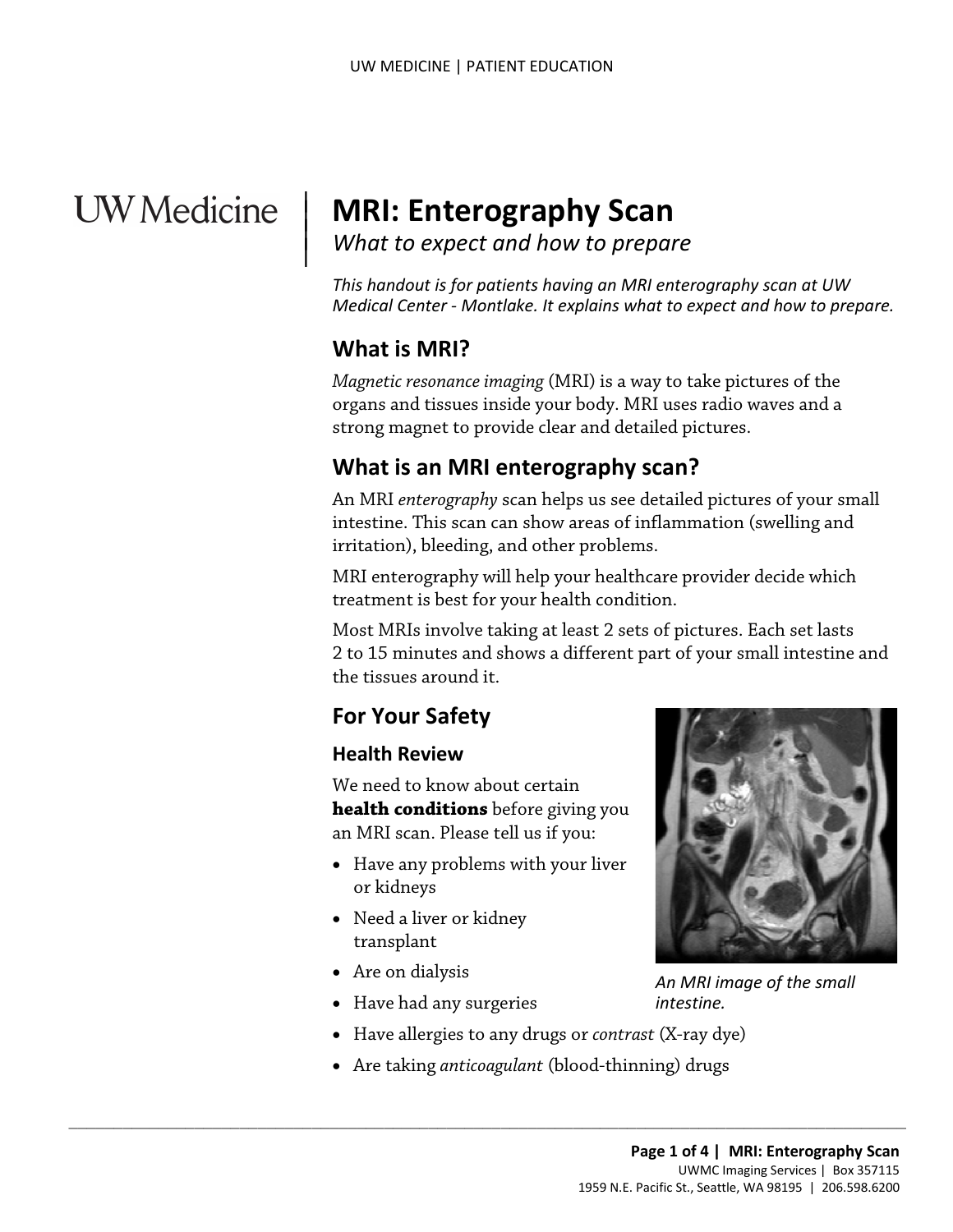#### **Screening for Metal**

We also need to know if you have any **metal in or on your body**  before we give you an MRI scan.

The MRI magnets will pull on any *ferromagnetic* object, such as iron and some other metals. Please tell MRI staff if you have:

- Aneurysm clips, heart pacemaker, artificial heart valve, implanted port, infusion catheter (such as Port-o-cath, Infusaport, or Lifeport), intrauterine device (IUD), prosthetic hip, plates, clips, pins, or screws, surgical staples, or any other implanted metal object
	- Most surgical staples, clips, plates, pins, and screws are not a risk during MRI if you have had them for more than 4 to 6 weeks. If needed, we may do an X-ray to check for metal.
- Tattoos or permanent eyeliner
- Medicine patches
- A bullet or shrapnel in your body
- Ever worked with metal
- Tooth fillings or braces
- Tattoos or permanent eyeliner<br>
 Medicine patches<br>
 A bullet or shrapnel in your body<br>
 Ever worked with metal<br>
 Tooth fillings or braces<br>
 Dental work is not usually affected by the MRI, but fillings and<br>
braces may – Dental work is not usually affected by the MRI, but fillings and braces may affect pictures of the face or brain.

# **How do I prepare?**

- Please talk with your referring provider if you have any concerns about managing pain or anxiety during your MRI scan.
- *If you were assigned female at birth:* Tell your provider if you are pregnant or breastfeeding, or if there is any chance you could be pregnant.
- If you take iron medicines or supplements, you **must** stop taking them 48 hours before your scan. Please talk with the provider who prescribed them if you have concerns.
- If your scan is in the **morning**:
	- The evening before your scan, have a light dinner, such as eggs or a sandwich.
	- Do **not** eat breakfast on the morning of your scan.
- If your scan is in the **afternoon**:

 $\_$  ,  $\_$  ,  $\_$  ,  $\_$  ,  $\_$  ,  $\_$  ,  $\_$  ,  $\_$  ,  $\_$  ,  $\_$  ,  $\_$  ,  $\_$  ,  $\_$  ,  $\_$  ,  $\_$  ,  $\_$  ,  $\_$  ,  $\_$  ,  $\_$  ,  $\_$  ,  $\_$  ,  $\_$  ,  $\_$  ,  $\_$  ,  $\_$  ,  $\_$  ,  $\_$  ,  $\_$  ,  $\_$  ,  $\_$  ,  $\_$  ,  $\_$  ,  $\_$  ,  $\_$  ,  $\_$  ,  $\_$  ,  $\_$  ,

- On the morning of your scan, have a light breakfast, such as an egg and toast, or cereal.
- Do **not** eat lunch.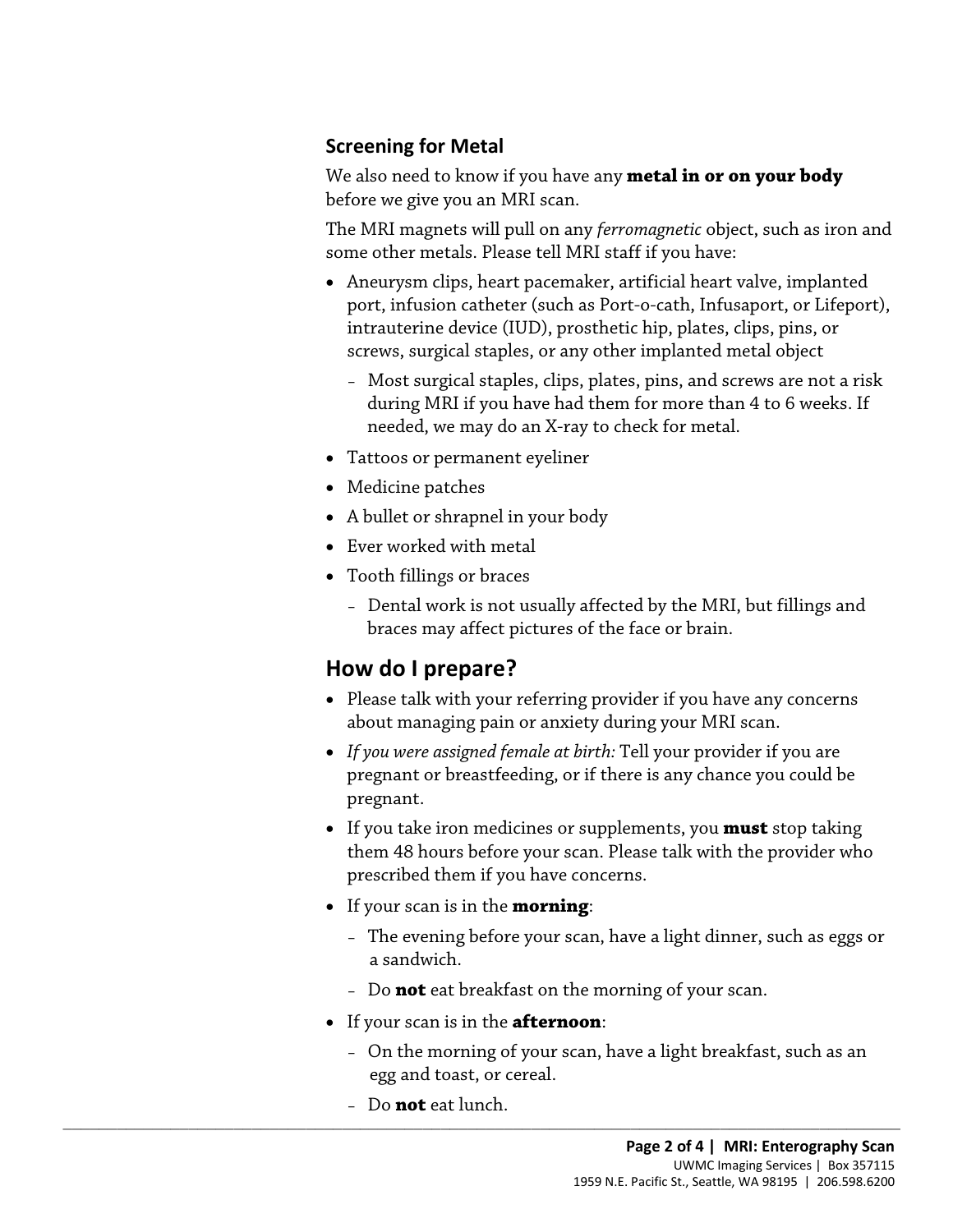- Take your regular medicines.
- Starting 4 hours before your scan time, do **not** eat any solid food.
- It is OK to drink liquids that do not contain caffeine, milk, or chocolate up to 1 hour before your scan.

# **What should I expect?**

#### **Before Your Scan**

- **Remove any items that might contain metal.** These include:
	- Makeup and nail polish
	- Hairpins
	- Jewelry
	- Glasses, hearing aids, and any removable dental work
- gown. - Glasses, hearing aids, and any removable dental work<br>
• When you arrive at the Radiology department, the MRI technologis<br>
will explain the scan to you. You will then change into a hospital<br>
gown.<br>
• If you were assigned • When you arrive at the Radiology department, the MRI technologist will explain the scan to you. You will then change into a hospital
	- *If you were assigned female at birth:* Tell your technologist if there is any chance you could be pregnant.
	- If you have an insulin pump or a patch that delivers any type of drug, we will ask you to remove it before your scan.
	- • The technologist will give you contrast liquid to drink. You will drink it over the course of the next hour.

#### **During the Scan**

- • You will need to lie very still on a sliding table. The technologist will help get you into position.
- We will give you medicine that will reduce motion in your bowels for a short time. This allows us to get the best pictures.
- We will place a piece of equipment called a *torso coil* on your belly.
- The technologist will give you breathing instructions. Please closely follow these instructions for the best imaging results.
- • The technologist will slide the table inside the MRI unit and then leave the room to take the MRI pictures.
- You will be able to talk with the technologist through an intercom.
- • An injection of a [contrast](javascript:glossAry() may be used to make certain tissues or blood vessels easier to see. If you need the contrast for your scan:
	- Your doctor will talk with you about it before your scan.

 $\_$  ,  $\_$  ,  $\_$  ,  $\_$  ,  $\_$  ,  $\_$  ,  $\_$  ,  $\_$  ,  $\_$  ,  $\_$  ,  $\_$  ,  $\_$  ,  $\_$  ,  $\_$  ,  $\_$  ,  $\_$  ,  $\_$  ,  $\_$  ,  $\_$  ,  $\_$  ,  $\_$  ,  $\_$  ,  $\_$  ,  $\_$  ,  $\_$  ,  $\_$  ,  $\_$  ,  $\_$  ,  $\_$  ,  $\_$  ,  $\_$  ,  $\_$  ,  $\_$  ,  $\_$  ,  $\_$  ,  $\_$  ,  $\_$  ,